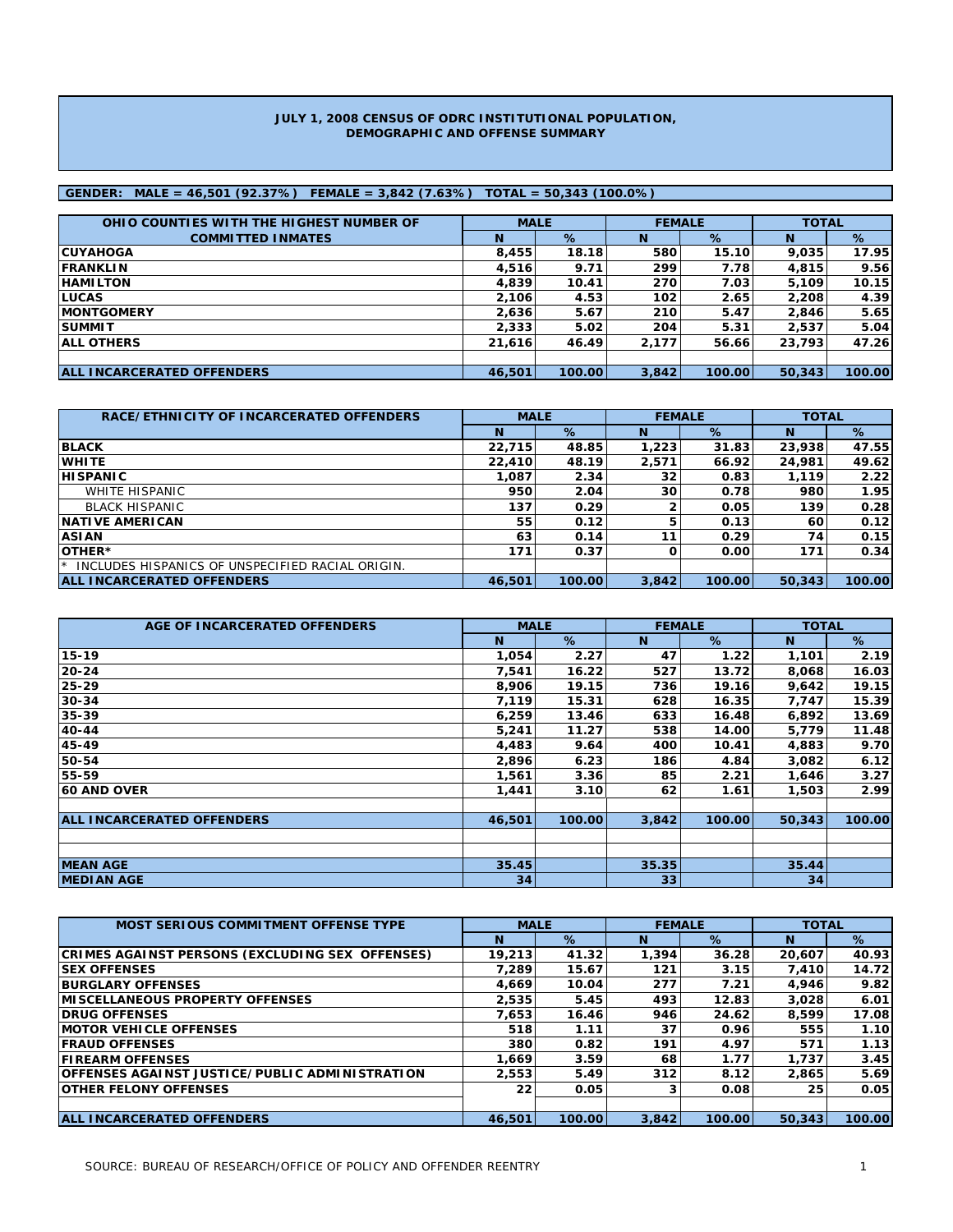## **OHIO DEPARTMENT OF REHABILITATION AND CORRECTION JULY 1, 2008 INSTITUTIONAL CENSUS**

| <b>INCARCERATED OFFENDER'S COUNTY OF COMMITMENT BY SEX AND RACE</b><br><b>ON JULY 1, 2008</b> |             |              |               |              |                |              |            |              |                      |              |               |              |
|-----------------------------------------------------------------------------------------------|-------------|--------------|---------------|--------------|----------------|--------------|------------|--------------|----------------------|--------------|---------------|--------------|
| OHIO COUNTY                                                                                   | <b>MALE</b> |              | <b>FEMALE</b> |              |                | <b>BLACK</b> |            | WHITE        | <b>OTHER</b>         |              | <b>COUNTY</b> | PERCENT      |
|                                                                                               | N           | $\%$         | N             | %            | N              | $\%$         | N          | %            | N                    | %            | <b>TOTAL</b>  | OF TOTAL     |
| <b>ADAMS</b>                                                                                  | 101         | 0.20         | 10            | 0.02         | $\mathbf{O}$   | 0.00         | 111        | 0.22         | 0                    | 0.00         | 111           | 0.22         |
| <b>ALLEN</b>                                                                                  | 509         | 1.01         | 28            | 0.06         | 330            | 0.66         | 198        | 0.39         | 9                    | 0.02         | 537           | 1.07         |
| <b>ASHLAND</b>                                                                                | 129         | 0.26         | 11            | 0.02         | 16             | 0.03         | 122        | 0.24         | $\overline{2}$       | 0.00         | 140           | 0.28         |
| <b>ASHTABULA</b>                                                                              | 272         | 0.54         | 28            | 0.06         | 78             | 0.15         | 206        | 0.41         | 16                   | 0.03         | 300           | 0.60         |
| <b>ATHENS</b>                                                                                 | 226         | 0.45         | 29            | 0.06         | 13             | 0.03         | 241        | 0.48         | 1                    | 0.00         | 255           | 0.51         |
| <b>AUGLAIZE</b>                                                                               | 177         | 0.35         | 19            | 0.04         | 15             | 0.03         | 179        | 0.36         | $\overline{2}$       | 0.00         | 196           | 0.39         |
| <b>BELMONT</b>                                                                                | 137         | 0.27         | 6             | 0.01         | 20             | 0.04         | 121        | 0.24         | $\overline{2}$       | 0.00         | 143           | 0.28         |
| <b>BROWN</b>                                                                                  | 169         | 0.34         | 9             | 0.02         | 5              | 0.01         | 171        | 0.34         | $\overline{2}$       | 0.00         | 178           | 0.35         |
| <b>BUTLER</b>                                                                                 | 1,326       | 2.63         | 126           | 0.25         | 439            | 0.87         | 967        | 1.92         | 46                   | 0.09         | 1,452         | 2.88         |
| CARROLL                                                                                       | 55          | 0.11         | 2             | 0.00         | 2              | 0.00         | 55         | 0.11         | $\mathsf{O}$         | 0.00         | 57            | 0.11         |
| CHAMPAIGN                                                                                     | 194         | 0.39         | 27            | 0.05         | 31             | 0.06         | 190        | 0.38         | $\mathbf{O}$         | 0.00         | 221           | 0.44         |
| <b>CLARK</b>                                                                                  | 840         | 1.67         | 60            | 0.12         | 377            | 0.75         | 509        | 1.01         | 14                   | 0.03         | 900           | 1.79         |
| <b>CLERMONT</b>                                                                               | 619         | 1.23         | 69            | 0.14         | 37             | 0.07         | 642        | 1.28         | 9                    | 0.02         | 688           | 1.37         |
| <b>CLINTON</b>                                                                                | 159         | 0.32         | 22            | 0.04         | 36             | 0.07         | 142        | 0.28         | 3                    | 0.01         | 181           | 0.36         |
| <b>COLUMBIANA</b>                                                                             | 237         | 0.47         | 18            | 0.04         | 35             | 0.07         | 215        | 0.43         | 5                    | 0.01         | 255           | 0.51         |
| <b>COSHOCTON</b>                                                                              | 126         | 0.25         | 11            | 0.02         | 25             | 0.05         | 112        | 0.22         | $\mathbf{O}$         | 0.00         | 137           | 0.27         |
| <b>CRAWFORD</b>                                                                               | 118         | 0.23         | 10            | 0.02         | $\overline{7}$ | 0.01         | 121        | 0.24         | $\mathbf{O}$         | 0.00         | 128           | 0.25         |
| <b>CUYAHOGA</b>                                                                               | 8,455       | 16.79        | 580           | 1.15         | 6,504          | 12.92        | 2,115      | 4.20         | 416                  | 0.83         | 9,035         | 17.95        |
| <b>DARKE</b>                                                                                  | 101         | 0.20         | 8             | 0.02         | 10             | 0.02         | 96         | 0.19         | 3                    | 0.01         | 109           | 0.22         |
| <b>DEFIANCE</b>                                                                               | 253         | 0.50         | 31            | 0.06         | 41             | 0.08         | 211        | 0.42         | 32                   | 0.06         | 284           | 0.56         |
| <b>DELAWARE</b>                                                                               | 296         | 0.59         | 32            | 0.06         | 99             | 0.20         | 222        | 0.44         | 7                    | 0.01         | 328           | 0.65         |
| ERIE                                                                                          | 435         | 0.86         | 47            | 0.09         | 271            | 0.54         | 202        | 0.40         | 9                    | 0.02         | 482           | 0.96         |
| <b>FAIRFIELD</b>                                                                              | 274         | 0.54         | 24            | 0.05         | 43             | 0.09         | 252        | 0.50         | 3                    | 0.01         | 298           | 0.59         |
| <b>FAYETTE</b>                                                                                | 191         | 0.38         | 14            | 0.03         | 35             | 0.07         | 169        | 0.34         | $\mathbf{1}$         | 0.00         | 205           | 0.41         |
| <b>FRANKLIN</b>                                                                               | 4,516       | 8.97         | 299           | 0.59         | 2,872          | 5.70         | 1,815      | 3.61         | 128                  | 0.25         | 4,815         | 9.56         |
| <b>FULTON</b>                                                                                 | 93          | 0.18         | 6             | 0.01         | 9              | 0.02         | 83         | 0.16         | 7                    | 0.01         | 99            | 0.20         |
| <b>GALLIA</b><br><b>GEAUGA</b>                                                                | 92          | 0.18         | 20            | 0.04         | 21<br>19       | 0.04         | 91         | 0.18         | $\mathbf{O}$<br>3    | 0.00         | 112<br>91     | 0.22         |
| <b>GREENE</b>                                                                                 | 81<br>499   | 0.16<br>0.99 | 10<br>69      | 0.02         | 174            | 0.04<br>0.35 | 69         | 0.14<br>0.73 |                      | 0.01<br>0.05 |               | 0.18<br>1.13 |
| <b>GUERNSEY</b>                                                                               | 145         | 0.29         | 13            | 0.14<br>0.03 | 28             | 0.06         | 368<br>128 | 0.25         | 26<br>$\overline{2}$ | 0.00         | 568<br>158    | 0.31         |
| <b>HAMILTON</b>                                                                               | 4,839       | 9.61         | 270           | 0.54         | 3,757          | 7.46         | 1,280      | 2.54         | 72                   | 0.14         | 5,109         | 10.15        |
| <b>HANCOCK</b>                                                                                | 249         | 0.49         | 26            | 0.05         | 61             | 0.12         | 196        | 0.39         | 18                   | 0.04         | 275           | 0.55         |
| <b>HARDIN</b>                                                                                 | 97          | 0.19         | 12            | 0.02         | 4              | 0.01         | 105        | 0.21         | $\mathsf{O}$         | 0.00         | 109           | 0.22         |
| <b>HARRISON</b>                                                                               | 38          | 0.08         | 1             | 0.00         | 3              | 0.01         | 36         | 0.07         | $\mathbf 0$          | 0.00         | 39            | 0.08         |
| <b>HENRY</b>                                                                                  | 77          | 0.15         | 3             | 0.01         | 3              | 0.01         | 68         | 0.14         | 9                    | 0.02         | 80            | 0.16         |
| <b>HIGHLAND</b>                                                                               | 137         | 0.27         | 17            | 0.03         | 13             | 0.03         | 140        | 0.28         | $\mathbf{1}$         | 0.00         | 154           | 0.31         |
| <b>HOCKING</b>                                                                                | 86          | 0.17         | 8             | 0.02         | 1              | 0.00         | 93         | 0.18         | $\mathbf{O}$         | 0.00         | 94            | 0.19         |
| <b>HOLMES</b>                                                                                 | 55          | 0.11         | 6             | 0.01         | $\overline{2}$ | 0.00         | 56         | 0.11         | 3                    | 0.01         | 61            | 0.12         |
| <b>HURON</b>                                                                                  | 141         | 0.28         | 13            | 0.03         | 14             | 0.03         | 124        | 0.25         | 16                   | 0.03         | 154           | 0.31         |
| <b>JACKSON</b>                                                                                | 95          | 0.19         | 13            | 0.03         | 1              | 0.00         | 106        | 0.21         | 1                    | 0.00         | 108           | 0.21         |
| <b>JEFFERSON</b>                                                                              | 249         | 0.49         | 6             | 0.01         | 127            | 0.25         | 127        | 0.25         | 1                    | 0.00         | 255           | 0.51         |
| <b>KNOX</b>                                                                                   | 139         | 0.28         | 10            | 0.02         | 8              | 0.02         | 141        | 0.28         | 0                    | 0.00         | 149           | 0.30         |
| LAKE                                                                                          | 647         | 1.29         | 75            | 0.15         | 224            | 0.44         | 474        | 0.94         | 24                   | 0.05         | 722           | 1.43         |
| <b>LAWRENCE</b>                                                                               | 237         | 0.47         | 46            | 0.09         | 40             | 0.08         | 241        | 0.48         | $\sqrt{2}$           | 0.00         | 283           | 0.56         |
| LICKING                                                                                       | 618         | 1.23         | 57            | 0.11         | 111            | 0.22         | 560        | 1.11         | $\overline{4}$       | 0.01         | 675           | 1.34         |
| <b>LOGAN</b>                                                                                  | 139         | 0.28         | 13            | 0.03         | 27             | 0.05         | 122        | 0.24         | 3                    | 0.01         | 152           | 0.30         |
| <b>LORAIN</b>                                                                                 | 1,089       | 2.16         | 80            | 0.16         | 514            | 1.02         | 544        | 1.08         | 111                  | 0.22         | 1,169         | 2.32         |
| <b>LUCAS</b>                                                                                  | 2,106       | 4.18         | 102           | 0.20         | 1,194          | 2.37         | 896        | 1.78         | 118                  | 0.23         | 2,208         | 4.39         |
| <b>MADISON</b>                                                                                | 106         | 0.21         | 19            | 0.04         | 26             | 0.05         | 96         | 0.19         | 3                    | 0.01         | 125           | 0.25         |
| <b>MAHONING</b>                                                                               | 981         | 1.95         | 92            | 0.18         | 684            | 1.36         | 349        | 0.69         | 40                   | 0.08         | 1,073         | 2.13         |
| <b>MARION</b>                                                                                 | 413         | 0.82         | 32            | 0.06         | 138            | 0.27         | 299        | 0.59         | 8                    | 0.02         | 445           | 0.88         |
| <b>MEDINA</b>                                                                                 | 339         | 0.67         | 29            | 0.06         | 58             | 0.12         | 287        | 0.57         | 23                   | 0.05         | 368           | 0.73         |
| <b>MEIGS</b>                                                                                  | 85          | 0.17         | 11            | 0.02         | 8              | 0.02         | 87         | 0.17         | $\mathbf{1}$         | 0.00         | 96            | 0.19         |

的,我们也不会有什么。""我们的人,我们也不会有什么?""我们的人,我们也不会有什么?""我们的人,我们也不会有什么?""我们的人,我们也不会有什么?""我们的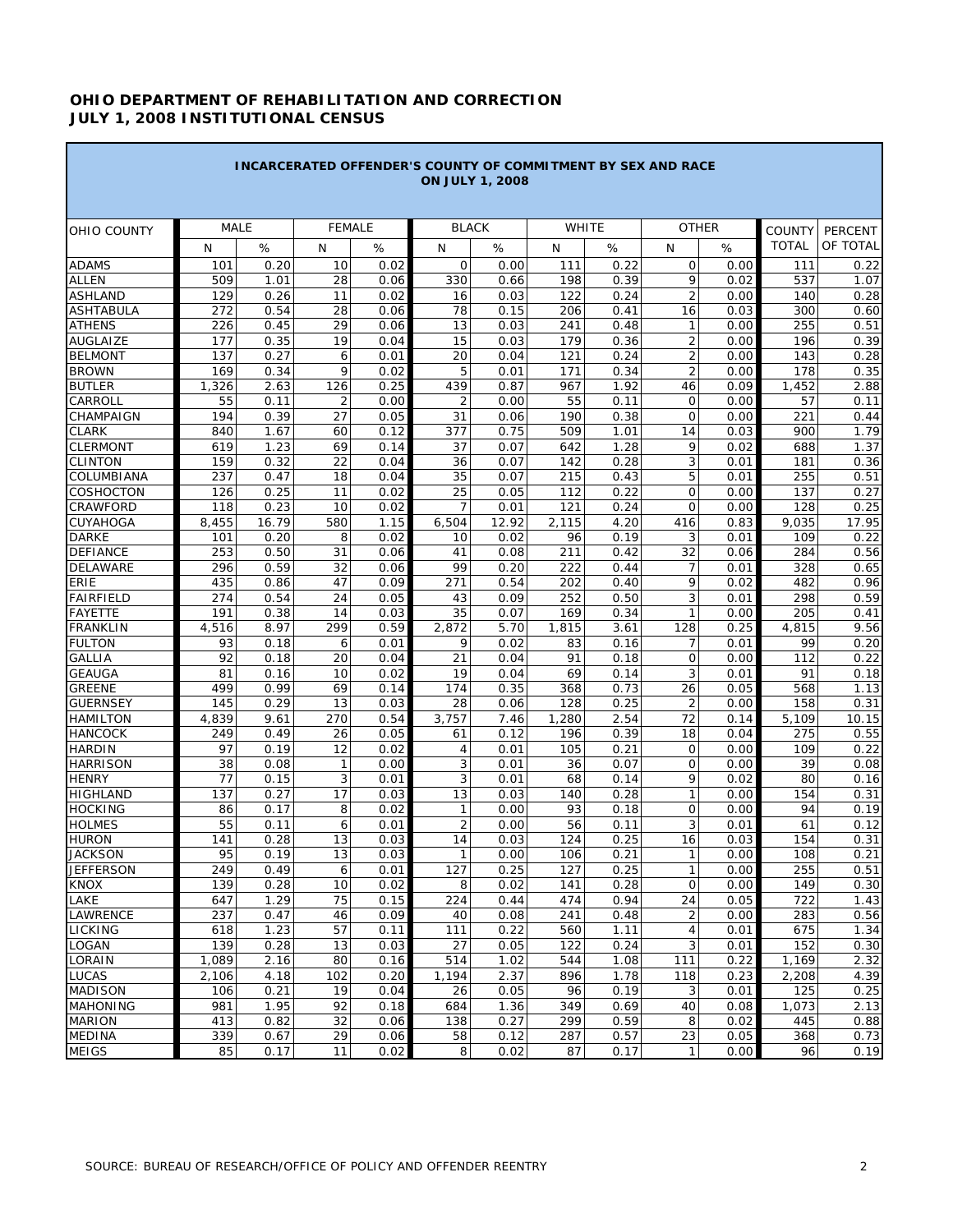| <b>INCARCERATED OFFENDER'S COUNTY OF COMMITMENT BY SEX AND RACE</b><br><b>ON JULY 1, 2008</b><br>(continued) |             |       |                |      |                |       |                |       |                |      |               |          |  |
|--------------------------------------------------------------------------------------------------------------|-------------|-------|----------------|------|----------------|-------|----------------|-------|----------------|------|---------------|----------|--|
| OHIO COUNTY                                                                                                  | <b>MALE</b> |       | <b>FEMALE</b>  |      | <b>BLACK</b>   |       | WHITE          |       | <b>OTHER</b>   |      | <b>COUNTY</b> | PERCENT  |  |
|                                                                                                              | N           | %     | N              | %    | $\mathsf{N}$   | %     | N              | %     | N              | %    | <b>TOTAL</b>  | OF TOTAL |  |
| <b>MERCER</b>                                                                                                | 103         | 0.20  | $\overline{4}$ | 0.01 | 6              | 0.01  | 95             | 0.19  | 6              | 0.01 | 107           | 0.21     |  |
| <b>MIAMI</b>                                                                                                 | 277         | 0.55  | 32             | 0.06 | 44             | 0.09  | 261            | 0.52  | $\overline{4}$ | 0.01 | 309           | 0.61     |  |
| <b>MONROE</b>                                                                                                | 45          | 0.09  | 9              | 0.02 | $\mathbf{1}$   | 0.00  | 53             | 0.11  | $\mathbf 0$    | 0.00 | 54            | 0.11     |  |
| <b>MONTGOMERY</b>                                                                                            | 2,636       | 5.24  | 210            | 0.42 | 1,663          | 3.30  | 1,156          | 2.30  | 27             | 0.05 | 2,846         | 5.65     |  |
| <b>MORGAN</b>                                                                                                | 32          | 0.06  | 3              | 0.01 | 9              | 0.02  | 26             | 0.05  | $\mathbf 0$    | 0.00 | 35            | 0.07     |  |
| <b>MORROW</b>                                                                                                | 69          | 0.14  | $\overline{7}$ | 0.01 | 5              | 0.01  | 71             | 0.14  | $\Omega$       | 0.00 | 76            | 0.15     |  |
| <b>MUSKINGUM</b>                                                                                             | 383         | 0.76  | 65             | 0.13 | 111            | 0.22  | 333            | 0.66  | 4              | 0.01 | 448           | 0.89     |  |
| <b>NOBLE</b>                                                                                                 | 13          | 0.03  | $\mathbf 0$    | 0.00 | 1              | 0.00  | 12             | 0.02  | 0              | 0.00 | 13            | 0.03     |  |
| <b>OTTAWA</b>                                                                                                | 79          | 0.16  | 5              | 0.01 | 12             | 0.02  | 69             | 0.14  | 3              | 0.01 | 84            | 0.17     |  |
| <b>PAULDING</b>                                                                                              | 71          | 0.14  | 8              | 0.02 | $\overline{2}$ | 0.00  | 75             | 0.15  | $\overline{2}$ | 0.00 | 79            | 0.16     |  |
| <b>PERRY</b>                                                                                                 | 89          | 0.18  | 8              | 0.02 | $\circ$        | 0.00  | 96             | 0.19  | 1              | 0.00 | 97            | 0.19     |  |
| <b>PICKAWAY</b>                                                                                              | 193         | 0.38  | 28             | 0.06 | 23             | 0.05  | 198            | 0.39  | $\Omega$       | 0.00 | 221           | 0.44     |  |
| <b>PIKE</b>                                                                                                  | 69          | 0.14  | $\overline{4}$ | 0.01 | $\mathbf{1}$   | 0.00  | 72             | 0.14  | $\mathbf 0$    | 0.00 | 73            | 0.15     |  |
| PORTAGE                                                                                                      | 279         | 0.55  | 21             | 0.04 | 74             | 0.15  | 224            | 0.44  | $\overline{2}$ | 0.00 | 300           | 0.60     |  |
| <b>PREBLE</b>                                                                                                | 127         | 0.25  | 22             | 0.04 | 17             | 0.03  | 117            | 0.23  | 15             | 0.03 | 149           | 0.30     |  |
| <b>PUTNAM</b>                                                                                                | 68          | 0.14  | $\overline{7}$ | 0.01 | 4              | 0.01  | 63             | 0.13  | 8              | 0.02 | 75            | 0.15     |  |
| RICHLAND                                                                                                     | 612         | 1.22  | 55             | 0.11 | 277            | 0.55  | 383            | 0.76  | 7              | 0.01 | 667           | 1.32     |  |
| <b>ROSS</b>                                                                                                  | 238         | 0.47  | 33             | 0.07 | 59             | 0.12  | 210            | 0.42  | $\overline{2}$ | 0.00 | 271           | 0.54     |  |
| <b>SANDUSKY</b>                                                                                              | 154         | 0.31  | $\overline{7}$ | 0.01 | 55             | 0.11  | 95             | 0.19  | 11             | 0.02 | 161           | 0.32     |  |
| <b>SCIOTO</b>                                                                                                | 628         | 1.25  | 97             | 0.19 | 140            | 0.28  | 582            | 1.16  | 3              | 0.01 | 725           | 1.44     |  |
| <b>SENECA</b>                                                                                                | 160         | 0.32  | 13             | 0.03 | 45             | 0.09  | 123            | 0.24  | 5              | 0.01 | 173           | 0.34     |  |
| <b>SHELBY</b>                                                                                                | 130         | 0.26  | 18             | 0.04 | 48             | 0.10  | 97             | 0.19  | 3              | 0.01 | 148           | 0.29     |  |
| <b>STARK</b>                                                                                                 | 1.709       | 3.39  | 162            | 0.32 | 878            | 1.74  | 980            | 1.95  | 13             | 0.03 | 1,871         | 3.72     |  |
| <b>SUMMIT</b>                                                                                                | 2,333       | 4.63  | 204            | 0.41 | 1,372          | 2.73  | 1,120          | 2.22  | 45             | 0.09 | 2,537         | 5.04     |  |
| <b>TRUMBULL</b>                                                                                              | 556         | 1.10  | 36             | 0.07 | 251            | 0.50  | 338            | 0.67  | 3              | 0.01 | 592           | 1.18     |  |
| <b>TUSCARAWAS</b>                                                                                            | 161         | 0.32  | 16             | 0.03 | 15             | 0.03  | 160            | 0.32  | $\overline{2}$ | 0.00 | 177           | 0.35     |  |
| <b>UNION</b>                                                                                                 | 164         | 0.33  | 35             | 0.07 | 12             | 0.02  | 183            | 0.36  | $\overline{4}$ | 0.01 | 199           | 0.40     |  |
| <b>VAN WERT</b>                                                                                              | 59          | 0.12  | 3              | 0.01 | $\overline{7}$ | 0.01  | 53             | 0.11  | $\overline{2}$ | 0.00 | 62            | 0.12     |  |
| <b>VINTON</b>                                                                                                | 51          | 0.10  | 8              | 0.02 | $\overline{2}$ | 0.00  | 57             | 0.11  | 0              | 0.00 | 59            | 0.12     |  |
| <b>WARREN</b>                                                                                                | 363         | 0.72  | 44             | 0.09 | 58             | 0.12  | 342            | 0.68  | $\overline{7}$ | 0.01 | 407           | 0.81     |  |
| WASHINGTON                                                                                                   | 205         | 0.41  | 21             | 0.04 | 23             | 0.05  | 201            | 0.40  | $\overline{2}$ | 0.00 | 226           | 0.45     |  |
| <b>WAYNE</b>                                                                                                 | 181         | 0.36  | 17             | 0.03 | 43             | 0.09  | 150            | 0.30  | 5              | 0.01 | 198           | 0.39     |  |
| <b>WILLIAMS</b>                                                                                              | 115         | 0.23  | 16             | 0.03 | 3              | 0.01  | 122            | 0.24  | 6              | 0.01 | 131           | 0.26     |  |
| <b>WOOD</b>                                                                                                  | 287         | 0.57  | 33             | 0.07 | 59             | 0.12  | 238            | 0.47  | 23             | 0.05 | 320           | 0.64     |  |
| <b>WYANDOT</b>                                                                                               | 72          | 0.14  | 12             | 0.02 | 7              | 0.01  | 74             | 0.15  | 3              | 0.01 | 84            | 0.17     |  |
| <b>OUT OF STATE</b>                                                                                          | 3           | 0.01  | $\Omega$       | 0.00 | $\mathbf{1}$   | 0.00  | $\overline{2}$ | 0.00  | $\Omega$       | 0.00 | 3             | 0.01     |  |
| <b>TOTAL</b>                                                                                                 | 46,501      | 92.37 | 3,842          | 7.63 | 23,938         | 47.55 | 24,981         | 49.62 | 1,424          | 2.83 | 50,343        | 100.00   |  |

## **Figure 1. Counties With Largest Proportion of Inmates**



Г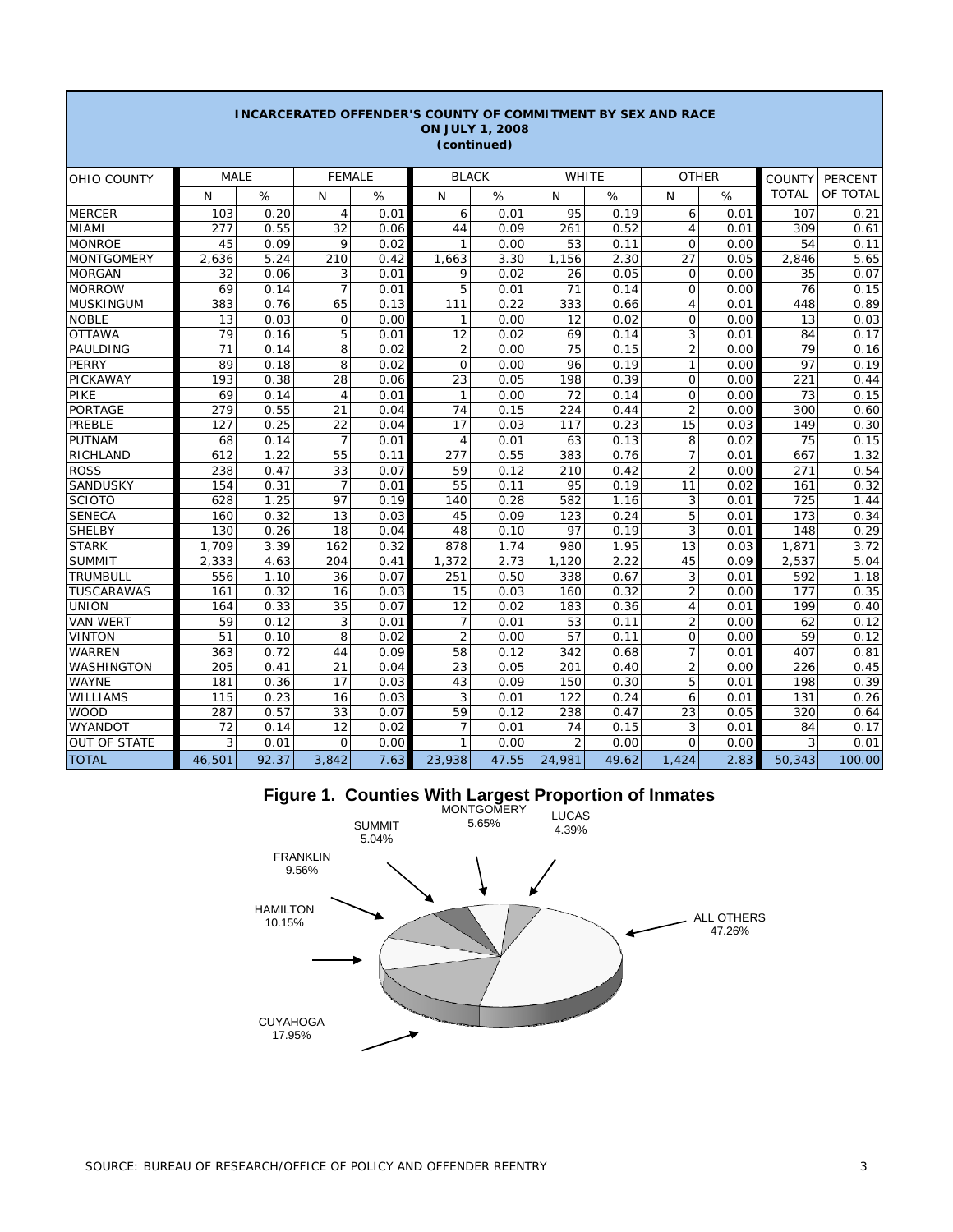| NUMBER OF INCARCERATED OFFENDERS BY RACE/ETHNICITY<br><b>ON JULY 1, 2008</b> |        |        |               |        |              |                |  |  |  |  |  |
|------------------------------------------------------------------------------|--------|--------|---------------|--------|--------------|----------------|--|--|--|--|--|
| RACE/ETHNICITY                                                               |        | MALE   | <b>FEMALE</b> |        | <b>GROUP</b> | <b>PERCENT</b> |  |  |  |  |  |
|                                                                              | N      | %      | N             | %      | <b>TOTAL</b> | OF TOTAL       |  |  |  |  |  |
| <b>BLACK</b>                                                                 | 22,715 | 48.85  | 1,223         | 31.83  | 23,938       | 47.55          |  |  |  |  |  |
| <b>WHITE</b>                                                                 | 22,410 | 48.19  | 2,571         | 66.92  | 24,981       | 49.62          |  |  |  |  |  |
| <b>HISPANIC</b>                                                              | 1.087  | 2.34   | 32            | 0.83   | 1,119        | 2.22           |  |  |  |  |  |
| <b>WHITE HISPANIC</b>                                                        | 950    | 2.04   | 30            | 0.78   | 980          | 1.95           |  |  |  |  |  |
| <b>BLACK HISPANIC</b>                                                        | 137    | 0.29   | 2             | 0.05   | 139          | 0.28           |  |  |  |  |  |
| NATIVE AMERICAN                                                              | 55     | 0.12   | 5             | 0.13   | 60           | 0.12           |  |  |  |  |  |
| <b>ASIAN</b>                                                                 | 63     | 0.14   | 11            | 0.29   | 74           | 0.15           |  |  |  |  |  |
| OTHER*                                                                       | 171    | 0.37   | $\circ$       | 0.00   | 171          | 0.34           |  |  |  |  |  |
| <b>TOTAL</b>                                                                 | 46,501 | 100.00 | 3.842         | 100.00 | 50.343       | 100.00         |  |  |  |  |  |

\* INCLUDES HISPANICS OF UNSPECIFIED RACIAL ORIGIN.



| <b>NUMBER OF INCARCERATED OFFENDERS BY AGE</b><br><b>ON JULY 1, 2008</b> |        |        |                |        |              |                |  |  |  |  |  |
|--------------------------------------------------------------------------|--------|--------|----------------|--------|--------------|----------------|--|--|--|--|--|
| <b>INMATE AGE</b>                                                        | MALE   |        | <b>FEMALE</b>  |        | AGE          | <b>PERCENT</b> |  |  |  |  |  |
|                                                                          | N      | %      | N              | %      | <b>TOTAL</b> | OF TOTAL       |  |  |  |  |  |
| 16                                                                       | 10     | 0.02   | 1              | 0.03   | 11           | 0.02           |  |  |  |  |  |
| 17                                                                       | 61     | 0.13   | $\overline{2}$ | 0.05   | 63           | 0.13           |  |  |  |  |  |
| 18                                                                       | 280    | 0.60   | 8              | 0.21   | 288          | 0.57           |  |  |  |  |  |
| 19                                                                       | 703    | 1.51   | 36             | 0.94   | 739          | 1.47           |  |  |  |  |  |
| 20                                                                       | 1,180  | 2.54   | 69             | 1.80   | 1,249        | 2.48           |  |  |  |  |  |
| $21 - 24$                                                                | 6,361  | 13.68  | 458            | 11.92  | 6,819        | 13.55          |  |  |  |  |  |
| $25 - 29$                                                                | 8,906  | 19.15  | 736            | 19.16  | 9,642        | 19.15          |  |  |  |  |  |
| $30 - 34$                                                                | 7.119  | 15.31  | 628            | 16.35  | 7,747        | 15.39          |  |  |  |  |  |
| $35 - 39$                                                                | 6,259  | 13.46  | 633            | 16.48  | 6,892        | 13.69          |  |  |  |  |  |
| $40 - 44$                                                                | 5,241  | 11.27  | 538            | 14.00  | 5,779        | 11.48          |  |  |  |  |  |
| $45 - 49$                                                                | 4,483  | 9.64   | 400            | 10.41  | 4,883        | 9.70           |  |  |  |  |  |
| $50 - 54$                                                                | 2.896  | 6.23   | 186            | 4.84   | 3,082        | 6.12           |  |  |  |  |  |
| $55 - 59$                                                                | 1,561  | 3.36   | 85             | 2.21   | 1,646        | 3.27           |  |  |  |  |  |
| $60 - 64$                                                                | 806    | 1.73   | 38             | 0.99   | 844          | 1.68           |  |  |  |  |  |
| $65 - 69$                                                                | 358    | 0.77   | 12             | 0.31   | 370          | 0.73           |  |  |  |  |  |
| $70 - 74$                                                                | 164    | 0.35   | $\overline{7}$ | 0.18   | 171          | 0.34           |  |  |  |  |  |
| $75 - 79$                                                                | 82     | 0.18   | 3              | 0.08   | 85           | 0.17           |  |  |  |  |  |
| 80 AND OVER                                                              | 31     | 0.07   | $\overline{2}$ | 0.05   | 33           | 0.07           |  |  |  |  |  |
| <b>TOTAL</b>                                                             | 46,501 | 100.00 | 3,842          | 100.00 | 50,343       | 100.00         |  |  |  |  |  |
|                                                                          |        |        |                |        |              |                |  |  |  |  |  |
|                                                                          |        |        |                |        |              |                |  |  |  |  |  |
| <b>MEAN</b>                                                              | 35.45  |        | 35.35          |        | 35.44        |                |  |  |  |  |  |
| <b>MEDIAN</b>                                                            | 33     |        | 34             |        | 34           |                |  |  |  |  |  |
| 50 AND OVER                                                              | 5,898  | 12.68  | 333            | 8.67   | 6,231        | 12.38          |  |  |  |  |  |
| 18 AND OVER                                                              | 46,430 | 99.85  | 3,839          | 99.92  | 50,269       | 99.85          |  |  |  |  |  |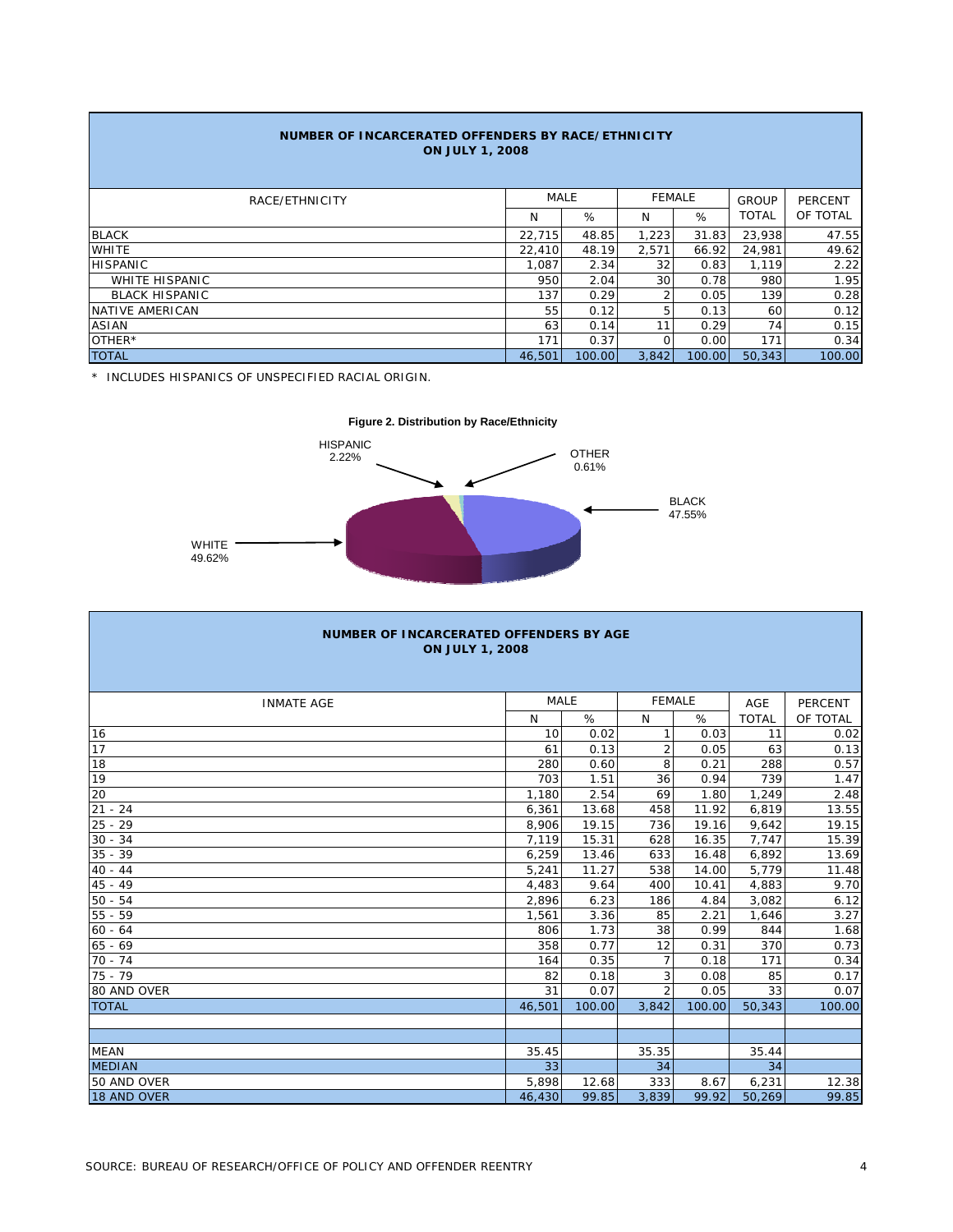| <b>ON JULY 1, 2008</b> |                |              |                                       |              |              |              |                     |                   |                     |              |                |                  |
|------------------------|----------------|--------------|---------------------------------------|--------------|--------------|--------------|---------------------|-------------------|---------------------|--------------|----------------|------------------|
|                        |                |              |                                       |              |              |              |                     |                   |                     |              |                |                  |
| <b>INMATE AGE</b>      | <b>MALE</b>    |              | <b>FEMALE</b>                         |              | <b>BLACK</b> |              | WHITE               |                   | <b>OTHER</b>        |              | AGE            | PERCENT          |
| 16                     | N<br>10        | $\%$<br>0.02 | N<br>$\mathbf{1}$                     | $\%$<br>0.03 | N<br>8       | $\%$<br>0.03 | N<br>$\overline{2}$ | $\%$<br>0.01      | N<br>$\mathbf{1}$   | %<br>0.07    | <b>TOTAL</b>   | OF TOTAL<br>0.02 |
| 17                     | 61             | 0.13         | $\overline{2}$                        | 0.05         | 48           | 0.20         | 15                  | 0.06              | 0                   | 0.00         | 11<br>63       | 0.13             |
| 18                     | 280            | 0.60         | 8                                     | 0.21         | 214          | 0.89         | 68                  | 0.27              | 6                   | 0.42         | 288            | 0.57             |
| 19                     | 703            | 1.51         | 36                                    | 0.94         | 479          | 2.00         | 244                 | 0.98              | 16                  | 1.12         | 739            | 1.47             |
| 20                     | 1,180          | 2.54         | 69                                    | 1.80         | 713          | 2.98         | 516                 | 2.07              | 20                  | 1.40         | 1,249          | 2.48             |
| 21                     | 1,487          | 3.20         | 88                                    | 2.29         | 866          | 3.62         | 671                 | 2.69              | 38                  | 2.67         | 1,575          | 3.13             |
| 22<br>23               | 1,548<br>1,638 | 3.33<br>3.52 | 120<br>126                            | 3.12<br>3.28 | 876<br>884   | 3.66<br>3.69 | 751<br>829          | 3.01<br>3.32      | 41<br>51            | 2.88<br>3.58 | 1,668<br>1,764 | 3.31<br>3.50     |
| 24                     | 1,688          | 3.63         | 124                                   | 3.23         | 961          | 4.01         | 805                 | 3.22              | 46                  | 3.23         | 1,812          | 3.60             |
| 25                     | 1,705          | 3.67         | 140                                   | 3.64         | 941          | 3.93         | 858                 | 3.43              | 46                  | 3.23         | 1,845          | 3.66             |
| 26                     | 1,754          | 3.77         | 136                                   | 3.54         | 988          | 4.13         | 857                 | 3.43              | 45                  | 3.16         | 1,890          | 3.75             |
| 27                     | 1,844          | 3.97         | 155                                   | 4.03         | 1,027        | 4.29         | 916                 | 3.67              | 56                  | 3.93         | 1,999          | 3.97             |
| 28                     | 1,860          | 4.00         | 135                                   | 3.51         | 1,011        | 4.22         | 912                 | 3.65              | 72                  | 5.06         | 1,995          | 3.96             |
| 29<br>30               | 1,743<br>1,662 | 3.75<br>3.57 | 170<br>128                            | 4.42<br>3.33 | 988<br>904   | 4.13<br>3.78 | 873<br>812          | 3.49<br>3.25      | 52<br>74            | 3.65<br>5.20 | 1,913<br>1,790 | 3.80<br>3.56     |
| 31                     | 1,415          | 3.04         | 121                                   | 3.15         | 792          | 3.31         | 687                 | 2.75              | 57                  | 4.00         | 1,536          | 3.05             |
| 32                     | 1,382          | 2.97         | 133                                   | 3.46         | 770          | 3.22         | 697                 | 2.79              | 48                  | 3.37         | 1,515          | 3.01             |
| 33                     | 1,351          | 2.91         | 128                                   | 3.33         | 756          | 3.16         | 667                 | 2.67              | 56                  | 3.93         | 1,479          | 2.94             |
| 34                     | 1,309          | 2.81         | 118                                   | 3.07         | 728          | 3.04         | 650                 | 2.60              | 49                  | 3.44         | 1,427          | 2.83             |
| 35<br>36               | 1,259          | 2.71<br>2.79 | 128<br>130                            | 3.33<br>3.38 | 680<br>660   | 2.84<br>2.76 | 673<br>720          | 2.69<br>2.88      | 34<br>46            | 2.39<br>3.23 | 1,387          | 2.76<br>2.83     |
| 37                     | 1,296<br>1,356 | 2.92         | 132                                   | 3.44         | 670          | 2.80         | 765                 | 3.06              | 53                  | 3.72         | 1,426<br>1,488 | 2.96             |
| 38                     | 1,230          | 2.65         | 125                                   | 3.25         | 593          | 2.48         | 718                 | 2.87              | 44                  | 3.09         | 1,355          | 2.69             |
| 39                     | 1,118          | 2.40         | 118                                   | 3.07         | 525          | 2.19         | 670                 | 2.68              | 41                  | 2.88         | 1,236          | 2.46             |
| 40                     | 1,088          | 2.34         | 108                                   | 2.81         | 504          | 2.11         | 661                 | 2.65              | 31                  | 2.18         | 1,196          | 2.38             |
| 41                     | 1,092          | 2.35         | 130                                   | 3.38         | 526          | 2.20         | 652                 | 2.61              | 44                  | 3.09         | 1,222          | 2.43             |
| 42                     | 1,042<br>1,012 | 2.35<br>2.24 | 111<br>93                             | 3.38<br>2.89 | 499<br>446   | 2.08<br>1.86 | 621<br>627          | 2.49<br>2.51      | 33<br>32            | 2.32<br>2.25 | 1,153<br>1,105 | 2.29<br>2.19     |
| 43<br>44               | 1,007          | 2.18         | 96                                    | 2.42         | 442          | 1.85         | 639                 | 2.56              | 22                  | 1.54         | 1,103          | 2.19             |
| 45                     | 1,017          | 90.00        | 90                                    | 2.50         | 446          | 1.86         | 638                 | 2.55              | 23                  | 1.62         | 1,107          | 2.20             |
| 46                     | 925            | 2.19         | 95                                    | 2.34         | 426          | 1.78         | 568                 | 2.27              | 26                  | 1.83         | 1,020          | 2.03             |
| 47                     | 923            | 1.99         | 78                                    | 2.47         | 414          | 1.73         | 561                 | 2.25              | 26                  | 1.83         | 1,001          | 1.99             |
| 48                     | 856            | 1.98         | 64                                    | 2.03         | 374          | 1.56         | 518                 | 2.07              | 28                  | 1.97         | 920            | 1.83             |
| 49<br>50               | 762<br>699     | 1.84<br>1.64 | 73<br>40                              | 1.67<br>1.90 | 328<br>318   | 1.37<br>1.33 | 483<br>402          | 1.93<br>1.61      | 24<br>19            | 1.69<br>1.33 | 835<br>739     | 1.66<br>1.47     |
| 51                     | 691            | 1.50         | 35                                    | 1.04         | 299          | 1.25         | 406                 | $\overline{1.63}$ | 21                  | 1.47         | 726            | 1.44             |
| 52                     | 565            | 1.49         | 43                                    | 0.91         | 277          | 1.16         | 318                 | 1.27              | 13                  | 0.91         | 608            | 1.21             |
| 53                     | 503            | 1.22         | 34                                    | 1.12         | 243          | 1.02         | 284                 | 1.14              | 10                  | 0.70         | 537            | 1.07             |
| 54                     | 438            | 1.08         | 34                                    | 0.88         | 214          | 0.89         | 242                 | 0.97              | 16                  | 1.12         | 472            | 0.94             |
| 55                     | 407            | 0.94         | 22                                    | 0.88         | 192          | 0.80         | 230                 | 0.92              | $\overline{7}$      | 0.49         | 429            | 0.85             |
| 56<br>57               | 316<br>312     | 0.88<br>0.68 | 19<br>19                              | 0.57<br>0.49 | 150<br>131   | 0.63<br>0.55 | 177<br>197          | 0.71<br>0.79      | 8<br>3              | 0.56<br>0.21 | 335<br>331     | 0.67<br>0.66     |
| 58                     | 282            | 0.67         | 14                                    | 0.49         | 109          | 0.46         | 182                 | 0.73              | 5                   | 0.35         | 296            | 0.59             |
| 59                     | 244            | 0.61         | 11                                    | 0.36         | 84           | 0.35         | 164                 | 0.66              | $\overline{7}$      | 0.49         | 255            | 0.51             |
| 60                     | 221            | 0.52         | 11                                    | 0.29         | 87           | 0.36         | 140                 | 0.56              | 5                   | 0.35         | 232            | 0.46             |
| 61                     | 196            | 0.48         | 12                                    | 0.29         | 67           | 0.28         | 136                 | 0.54              | 5                   | 0.35         | 208            | 0.41             |
| 62                     | 162            | 0.42         | $\mathbf 5$                           | 0.31         | 60           | 0.25         | 106                 | 0.42              | $\mathbf{1}$        | 0.07         | 167            | 0.33             |
| 63<br>64               | 124<br>103     | 0.35<br>0.22 | $\sqrt{3}$<br>7                       | 0.13<br>0.18 | 39<br>26     | 0.16<br>0.11 | 85<br>82            | 0.34<br>0.33      | 3<br>$\overline{c}$ | 0.21<br>0.14 | 127<br>110     | 0.25<br>0.22     |
| 65                     | 102            | 0.22         | 3                                     | 0.08         | 26           | 0.11         | 78                  | 0.31              | $\mathbf{1}$        | 0.07         | 105            | 0.21             |
| 66                     | 76             | 0.16         | 6                                     | 0.16         | 28           | 0.12         | 52                  | 0.21              | $\mathbf 2$         | 0.14         | 82             | 0.16             |
| 67                     | 57             | 0.12         | $\mathbf{1}$                          | 0.03         | 18           | 0.08         | 38                  | 0.15              | 2                   | 0.14         | 58             | 0.12             |
| 68                     | 65             | 2.00         | $\overline{2}$                        | 0.05         | 8            | 0.03         | 57                  | 0.23              | $\overline{c}$      | 0.14         | 67             | 0.13             |
| 69<br>70               | 58             | 0.12<br>0.09 | $\mathsf{O}\xspace$<br>$\overline{2}$ | 0.00<br>0.05 | 10<br>12     | 0.04         | 45                  | 0.18<br>0.13      | 3<br>$\overline{c}$ | 0.21         | 58<br>46       | 0.12<br>0.09     |
| 71 AND OVER            | 44<br>233      | 0.50         | 10                                    | 0.26         | 53           | 0.05<br>0.22 | 32<br>184           | 0.74              | 6                   | 0.14<br>0.42 | 243            | 0.48             |
| <b>TOTAL</b>           | 46,501         | 100.00       | 3,842                                 | 100.00       | 23,938       | 100.00       | 24,981              | 100.00            | 1,424               | 100.00       | 50,343         | 100.00           |
|                        |                |              |                                       |              |              |              |                     |                   |                     |              |                |                  |
|                        |                |              |                                       |              |              |              |                     |                   |                     |              |                |                  |
| MEAN                   | 35.45          |              | 35.35                                 |              | 34.02        |              | 36.81               |                   | 35.17               |              | 35.44          |                  |
| <b>MEDIAN</b>          | 33             |              | 34                                    |              | 32           |              | 35                  |                   | 33                  |              | 34             |                  |

**AGE OF INCARCERATED OFFENDERS BY SEX AND RACE**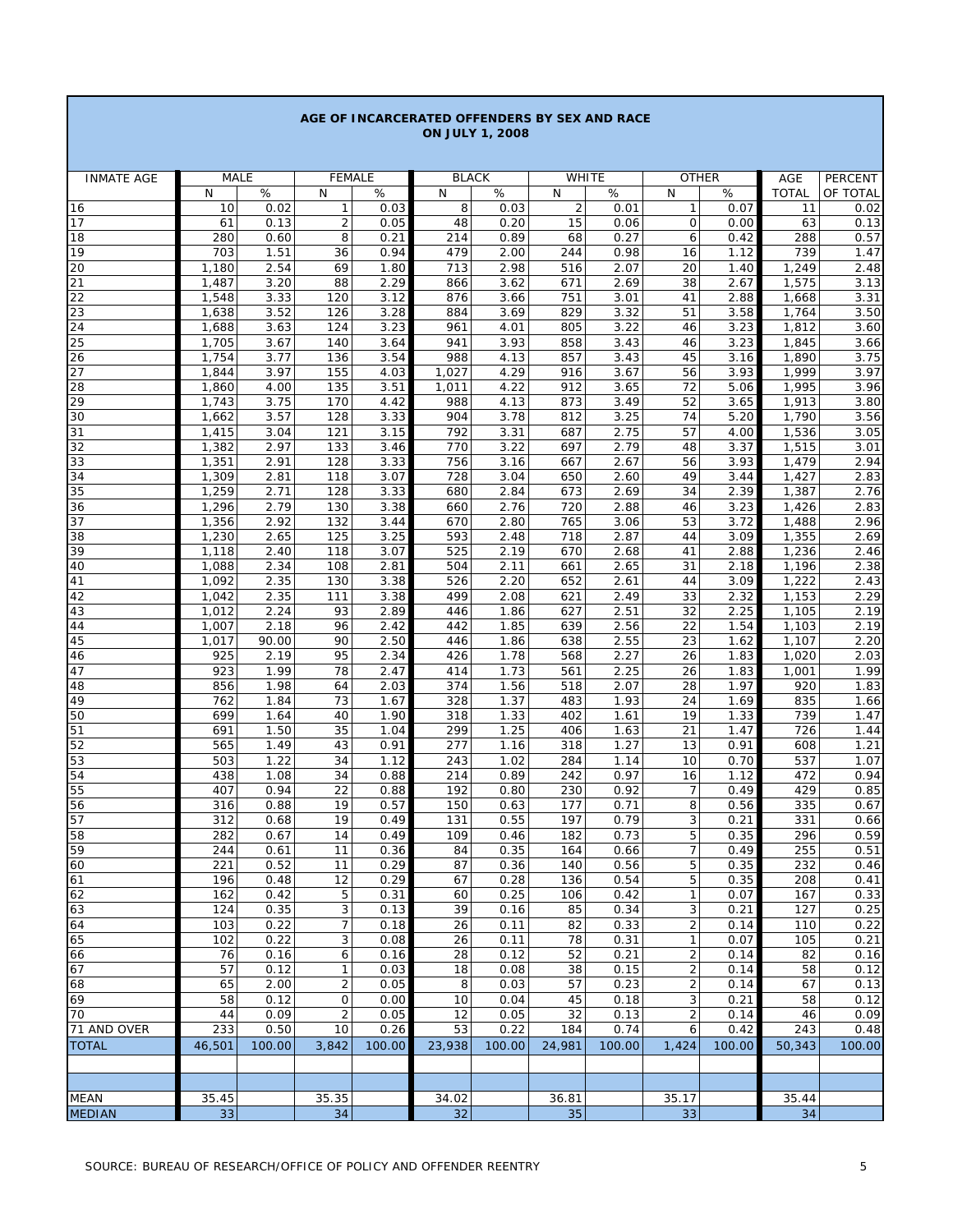| NUMBER OF INCARCERATED SENATE BILL 2* (SB2) OFFENDERS, BY FELONY LEVEL OF MOST<br>SERIOUS CONVICTION OFFENSE, GENDER AND LENGTH OF AGGREGATE SENTENCE,<br><b>ON JULY 1, 2008</b> |                              |        |                         |                   |               |       |                      |              |                   |            |        |        |
|----------------------------------------------------------------------------------------------------------------------------------------------------------------------------------|------------------------------|--------|-------------------------|-------------------|---------------|-------|----------------------|--------------|-------------------|------------|--------|--------|
| FELONY/SENTENCE CATEGORY                                                                                                                                                         | MINIMUM, AVERAGE AND<br>MALE |        |                         |                   | <b>FEMALE</b> |       | MINIMUM, AVERAGE AND | <b>TOTAL</b> |                   |            |        |        |
|                                                                                                                                                                                  |                              |        | <b>MAXIMUM SENTENCE</b> |                   |               |       |                      |              | MAXIMUM SENTENCE  |            |        |        |
|                                                                                                                                                                                  |                              |        |                         | TERM (IN MONTHS)* |               |       |                      |              | TERM (IN MONTHS)* |            |        |        |
|                                                                                                                                                                                  | <sup>N</sup>                 | %      | <b>MIN</b>              | AVG               | <b>MAX</b>    | N.    | %                    | <b>MIN</b>   | <b>AVG</b>        | <b>MAX</b> | N      | %      |
| <b>DEATH</b>                                                                                                                                                                     | 57                           | 0.14   | <b>NA</b>               | NA                | NA.           |       | 0.05                 | <b>NA</b>    | ΝA                | NA         | 59     | 0.13   |
| LIFE.                                                                                                                                                                            | 2.262                        | 5.57   | <b>NA</b>               | <b>NA</b>         | NA            | 133   | 3.65                 | ΝA           | <b>NA</b>         | <b>NA</b>  | 2,395  | 5.41   |
| <b>FIRST</b>                                                                                                                                                                     | 11.087                       | 27.28  | 12.00                   | 119.83            | 2,520.00      | 561   | 15.40                | 24.00        | 99.56             | 636.00     | 11,648 | 26.30  |
| <b>SECOND</b>                                                                                                                                                                    | 8.749                        | 21.53  | 6.96                    | 64.07             | 780.00        | 652   | 17.90                | 12.00        | 52.37             | 288.00     | 9,401  | 21.23  |
| <b>THIRD</b>                                                                                                                                                                     | 9.932                        | 24.44  | 1.92                    | 43.51             | 480.00        | 819   | 22.48                | 3.96         | 36.14             | 300.00     | 10.751 | 24.28  |
| <b>FOURTH</b>                                                                                                                                                                    | 4.723                        | 11.62  | 1.92                    | 22.54             | 695.00        | 590   | 16.20                | 3.96         | 20.10             | 180.00     | 5,313  | 12.00  |
| <b>FIFTH</b>                                                                                                                                                                     | 3,835                        | 9.44   | 1.92                    | 17.56             | 552.00        | 886   | 24.32                | 6.00         | 13.45             | 90.00      | 4.721  | 10.66  |
| TOTAL SENATE BILL 2                                                                                                                                                              | 40.645                       | 100.00 |                         |                   |               | 3.643 | 100.00               |              |                   |            | 44.288 | 100.00 |
| PCT. OF TOTAL INCARCERATED                                                                                                                                                       |                              | 80.74  |                         |                   |               |       | 7.24                 |              |                   |            |        | 87.97  |

\* INCLUDES 'HYBRID' COMMITMENTS WITH BOTH PRE-SB2 AND SB2 OFFENSES AND SENTENCE STRUCTURE. BASED ON AGGREGATE MINIMUM TERMS FOR CASES WITH COMBINED INDETERMINATE SENTENCES. UNCONVENTIONAL MINIMUM TERMS WERE VERIFIED THROUGH PSI'S.

| NUMBER OF INCARCERATED PRE-SB2 OFFENDERS, BY FELONY LEVEL OF MOST<br>SERIOUS CONVICTION OFFENSE, GENDER AND LENGTH OF AGGREGATE SENTENCE,<br><b>ON JULY 1, 2008</b> |       |                              |                                              |            |            |               |        |            |                                              |            |              |        |
|---------------------------------------------------------------------------------------------------------------------------------------------------------------------|-------|------------------------------|----------------------------------------------|------------|------------|---------------|--------|------------|----------------------------------------------|------------|--------------|--------|
| FELONY/SENTENCE CATEGORY                                                                                                                                            |       | MINIMUM, AVERAGE AND<br>MALE |                                              |            |            | <b>FEMALE</b> |        |            | MINIMUM, AVERAGE AND                         |            | <b>TOTAL</b> |        |
|                                                                                                                                                                     |       |                              | <b>MAXIMUM SENTENCE</b><br>TERM (IN MONTHS)* |            |            |               |        |            | <b>MAXIMUM SENTENCE</b><br>TERM (IN MONTHS)* |            |              |        |
|                                                                                                                                                                     | N     | %                            | <b>MIN</b>                                   | <b>AVG</b> | <b>MAX</b> | N.            | %      | <b>MIN</b> | <b>AVG</b>                                   | <b>MAX</b> | N.           | %      |
| <b>DEATH</b>                                                                                                                                                        | 120   | 2.05                         | <b>NA</b>                                    | <b>NA</b>  | <b>NA</b>  | $\Omega$      | 0.00   | <b>NA</b>  | <b>NA</b>                                    | <b>NA</b>  | 120          | 1.98   |
| LIFE.                                                                                                                                                               | 2.746 | 46.89                        | <b>NA</b>                                    | <b>NA</b>  | <b>NA</b>  | 134           | 67.34  | <b>NA</b>  | <b>NA</b>                                    | <b>NA</b>  | 2,880        | 47.56  |
| <b>FIRST</b>                                                                                                                                                        | 2,535 | 43.29                        | 12.00                                        | 177.10     | 3.876.00   | 52            | 26.13  | 12.00      | 129.14                                       | 840.00     | 2,587        | 42.73  |
| <b>SECOND</b>                                                                                                                                                       | 393   | 6.71                         | 24.00                                        | 102.71     | 504.00     | 10            | 5.03   | 24.00      | 94.20                                        | 156.00     | 403          | 6.66   |
| THIRD INDETERMINATE                                                                                                                                                 | 54    | 0.92                         | 18.00                                        | 95.17      | 276.00     |               | 1.01   | 36.00      | 96.00                                        | 1565.00    | 56           | 0.92   |
| THIRD DETERMINATE                                                                                                                                                   | 0     | 0.00                         | 0.00                                         | 0.00       | 0.00       |               | 0.00   | 0.00       | 0.00                                         | 0.00       | $\Omega$     | 0.00   |
| <b>FOURTH INDETERMINATE</b>                                                                                                                                         | 8     | 0.14                         | 24.00                                        | 61.50      | 132.00     |               | 0.50   | 108.00     | 108.00                                       | 108.00     | 9            | 0.15   |
| <b>FOURTH DETERMINATE</b>                                                                                                                                           | 0     | 0.00                         | 0.00                                         | 0.00       | 0.00       | $\Omega$      | 0.00   | 0.00       | 0.00                                         | 0.00       | O            | 0.00   |
| <b>TOTAL PRE-SB2</b>                                                                                                                                                | 5.856 | 100.00                       |                                              |            |            | 199           | 100.00 |            |                                              |            | 6,055        | 100.00 |
| PCT. OF TOTAL INCARCERATED                                                                                                                                          |       | 11.63                        |                                              |            |            |               | 0.40   |            |                                              |            |              | 12.03  |

\* FOR INDEFINITE SENTENCE TERMS, THE MINIMUM, AVERAGE AND MAXIMUM VALUES REFER TO THE DISTRIBUTION OF THE AGGREGATE MINIMUM SENTENCE. UNCONVENTIONAL MINIMUM TERMS WERE VERIFIED THROUGH PSI'S.

\*\*PAROLEE WITH LIFE RETURNED ON NEW OFFENSE WITH FI AND F2 FELONY LEVELS



# **Figure 3. Distribution of Felony Categories for all Incarcerated Offenders (N =50,343)**



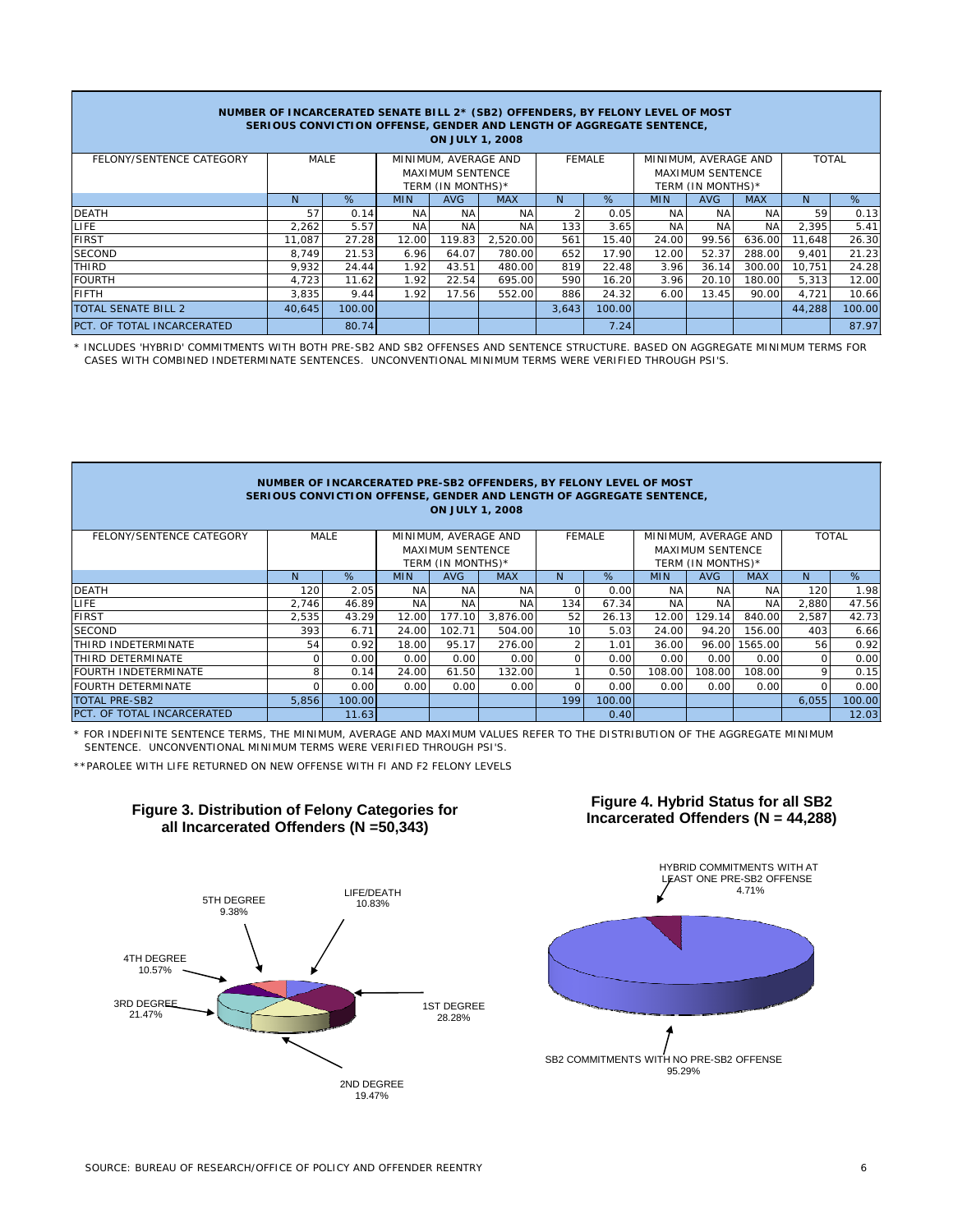| NUMBER OF INCARCERATED OFFENDERS BY MOST SERIOUS COMMITMENT OFFENSE |  |
|---------------------------------------------------------------------|--|
| <b>ON JULY 1, 2008</b>                                              |  |

| MOST SERIOUS OFFENSE*                                                    | PRE-SB2                      | POST-SB2   PRE-SB2   POST-SB2 |                               |                      | DEPT.                | % OF         |
|--------------------------------------------------------------------------|------------------------------|-------------------------------|-------------------------------|----------------------|----------------------|--------------|
|                                                                          | MALE                         | MALE                          | FEMALE                        | <b>FEMALE</b>        | <b>TOTAL</b>         | <b>TOTAL</b> |
| <b>CRIMES AGAINST PERSONS (EXCLUDING SEX OFFENSES)</b>                   | 3,563                        | 15,650                        | 165                           | 1,229                | 20,607               | 40.93        |
| ABDUCTION (INCLUDES CHILD STEALING)                                      | 4                            | 160                           | 0                             | 9                    | 173                  | .34          |
| ATTEMPTED ABDUCTION                                                      | 0                            | 15                            | $\mathbf 0$                   | $\mathbf 0$          | 15                   | .03          |
| AGGRAVATED ARSON<br>ATTEMPTED AGGRAVATED ARSON                           | 24                           | 184                           | 5                             | 25                   | 238                  | .47<br>.05   |
| AGGRAVATED ASSAULT                                                       | $\mathbf{1}$<br>$\mathbf{1}$ | 24                            | $\mathbf 0$<br>$\Omega$       | $\overline{2}$<br>34 | 27<br>277            |              |
|                                                                          | $\mathbf 0$                  | 242<br>37                     | $\mathbf 0$                   | $\mathbf 0$          | 37                   | .55<br>.07   |
| AGGRAVATED MENACING                                                      |                              |                               | 69                            | 54                   |                      |              |
| AGGRAVATED MURDER                                                        | 1,510                        | 833                           | 9                             |                      | 2,466                | 4.90         |
| ATTEMPTED AGGRAVATED MURDER                                              | 37                           | 67                            |                               | 15                   | 128                  | .25          |
| AGGRAVATED RIOTING                                                       | $\mathsf{O}$                 | 12                            | $\mathbf 0$                   | $\mathbf{1}$         | 13                   | .03          |
| AGGRAVATED ROBBERY                                                       | 336                          | 3,618                         | $\mathbf 0$                   | 160                  | 4,114                | 8.17         |
| ATTEMPTED AGGRAVATED ROBBERY                                             | $\overline{4}$               | 102                           | $\circ$                       | 9                    | 115                  | .23          |
| AGGRAVATED VEHICULAR ASSAULT                                             | 0                            | 180                           | $\mathbf 0$<br>$\overline{2}$ | 27                   | 207                  | .41<br>.59   |
| AGGRAVATED VEHICULAR HOMICIDE                                            | 3                            | 238<br>184                    |                               | 53<br>29             | 296                  | .42          |
| <b>ASSAULT</b>                                                           | 0                            |                               | $\mathbf 0$                   |                      | 213                  |              |
| CHILD ENDANGERMENT                                                       | $\overline{4}$               | 200                           | $\overline{2}$                | 83                   | 289                  | .57          |
| CONTAMINATING SUBSTANCE                                                  | $\mathbf 0$                  | $\mathbf{1}$                  | $\Omega$<br>$\Omega$          | $\mathbf{1}$         | $\overline{2}$       | .00          |
| DOMESTIC VIOLENCE                                                        | $\mathbf 0$                  | 700                           |                               | 15                   | 715                  | 1.42         |
| ETHNIC INTIMIDATION                                                      | $\mathbf 0$                  | $\overline{2}$                | $\Omega$                      | $\Omega$             | $\overline{2}$       | .00          |
| <b>EXTORTION</b>                                                         | $\mathbf{O}$                 | $\overline{7}$                | $\Omega$                      | $\overline{4}$       | 11<br>$\overline{2}$ | .02          |
| FAILURE TO PROVIDE FOR IMPAIRED PERSON                                   | $\mathbf 0$                  | $\mathbf{1}$                  | $\mathbf 0$                   | $\mathbf{1}$         |                      | .00          |
| FELONIOUS ASSAULT                                                        | 94                           | 2,593                         | $\overline{4}$                | 152                  | 2,843                | 5.65         |
| ATTEMPTED FELONIOUS ASSAULT                                              | $\mathbf 0$                  | 340                           | $\mathbf{1}$                  | 30                   | 371                  | .74          |
| <b>INVOLUNTARY MANSLAUGHTER</b>                                          | 140                          | 763                           | 12                            | 104                  | 1,019                | 2.02         |
| KIDNAPPING                                                               | 156                          | 562                           | $\mathbf{1}$                  | 23                   | 742                  | 1.47         |
| <b>MANSLAUGHTER</b>                                                      | $\overline{2}$               | $\mathbf 0$                   | $\mathbf 0$                   | $\mathbf 0$          | $\overline{2}$       | .00          |
| <b>MENACING</b>                                                          | 0                            | $\mathbf 0$                   | $\mathbf 0$                   | $\mathbf{1}$         | $\mathbf{1}$         | .00          |
| <b>MURDER</b>                                                            | 1,038                        | 965                           | 54                            | 77                   | 2,134                | 4.24         |
| <b>ATTEMPTED MURDER</b>                                                  | 55                           | 436                           | 3                             | 30                   | 524                  | 1.04         |
| NONSUPPORT OF DEPENDENTS                                                 | $\mathbf{1}$                 | 429                           | $\mathsf{O}$                  | 29                   | 459                  | .91          |
| PERMITTING CHILD ABUSE                                                   | 0                            | $\mathbf{1}$                  | $\mathbf 0$                   | 3                    | $\overline{4}$       | .01          |
| ROBBERY                                                                  | 71                           | 2,357                         | $\mathbf{1}$                  | 197                  | 2,626                | 5.22         |
| ATTEMPTED ROBBERY                                                        | $\overline{4}$               | 70                            | $\Omega$                      | 16                   | 90                   | .18          |
| <b>VOLUNTARY MANSLAUGHTER</b>                                            | 77                           | 324                           | $\overline{2}$<br>$\Omega$    | 44<br>$\mathbf{1}$   | 447                  | .89          |
| ATTEMPTED VOLUNTARY MANSLAUGHTER                                         | $\mathbf{1}$                 | 3                             |                               |                      | 5                    | .01          |
| <b>SEX OFFENSES</b>                                                      | 1,966                        | 5,323                         | 33                            | 88                   | 7,410                | 14.72        |
| COMPELLING PROSTITUTION                                                  | 0                            | 10                            | $\mathbf 0$                   | 1                    | 11                   | .02          |
| DISSEMINATING MATTER HARMFUL TO JUVENILES                                | 0                            | 11                            | 0                             | 0                    | 11                   | .02          |
| DUTY TO REGISTER (SEX OFFENDER)                                          | O                            | 64                            | 0                             | $\mathbf{1}$         | 65                   | .13          |
| FAILURE TO REGISTER AS A SEX OFFENDER                                    | 0                            | 329                           | $\Omega$                      | 10                   | 339                  | .67          |
| FAILURE TO VERIFY CURRENT ADDRESS (SEX OFFENDER)                         | O                            | 119                           | $\mathsf{O}$                  | 2                    | 121                  | .24          |
| FELONIOUS SEXUAL PENETRATION                                             | 180                          | $\overline{2}$<br>$\mathbf 0$ | 5<br>$\overline{c}$           | 0<br>1               | 187                  | .37<br>.07   |
| ATTEMPTED FELONIOUS SEXUAL PENETRATION<br><b>GROSS SEXUAL IMPOSITION</b> | 31<br>18                     | 689                           | $\mathsf{O}$                  | 6                    | 34<br>713            | 1.42         |
| <b>IMPORTUNING</b>                                                       | $\mathbf 0$                  | 27                            | 0                             | O                    | 27                   | .05          |
| PANDERING OBSCENITY                                                      | 6                            | 212                           | $\mathbf{1}$                  | 1                    | 220                  | .44          |
| PROMOTING PROSTITUTION                                                   | $\mathbf{O}$                 | 4                             | $\mathsf{O}$                  | $\mathbf{1}$         | 5                    | .01          |
| RAPE                                                                     | 1,582                        | 2,773                         | 24                            | 31                   | 4,410                | 8.76         |
| ATTEMPTED RAPE                                                           | 140                          | 211                           | $\mathbf{1}$                  | $\overline{2}$       | 354                  | .70          |
| <b>SEXUAL BATTERY</b>                                                    | 7                            | 387                           | 0                             | 10                   | 404                  | .80          |
| SOLICITING                                                               | 0                            | 5                             | $\mathbf 0$                   | 5                    | 10                   | .02          |
| UNLAWFUL CONDUCT WITH A MINOR                                            | $\overline{2}$               | 470                           | 0                             | 17                   | 489                  | .97          |
| ATTEMPTED UNLAWFUL CONDUCT WITH A MINOR                                  | $\mathbf{O}$                 | 10                            | 0                             | $\mathbf 0$          | 10                   | .02          |
| <b>BURGLARY OFFENSES</b>                                                 | 279                          | 4,390                         | 1                             | 276                  | 4,946                | 9.82         |
| AGGRAVATED BURGLARY                                                      |                              | 1.050                         |                               |                      |                      |              |
|                                                                          | 234                          |                               | 1                             | 32                   | 1,317                | 2.62         |
| ATTEMPTED AGGRAVATED BURGLARY                                            | 3                            | 54                            | 0                             | 0                    | 57                   | .11          |
| BURGLARY ( INCLUDES ATTEMPTS)                                            | 42                           | 3,286                         | 0                             | 244                  | 3,572                | 7.10         |

\* FOR CRIMES AGAINST PERSONS, SEX OFFENSES AND AGGRAVATED BURGLARY, ATTEMPTED OFFENSES ARE REPORTED SEPARATELY. FOR OTHER CRIMES, ATTEMPTED OFFENSES ARE INCLUDED IN THE PRIMARY CATEGORIES.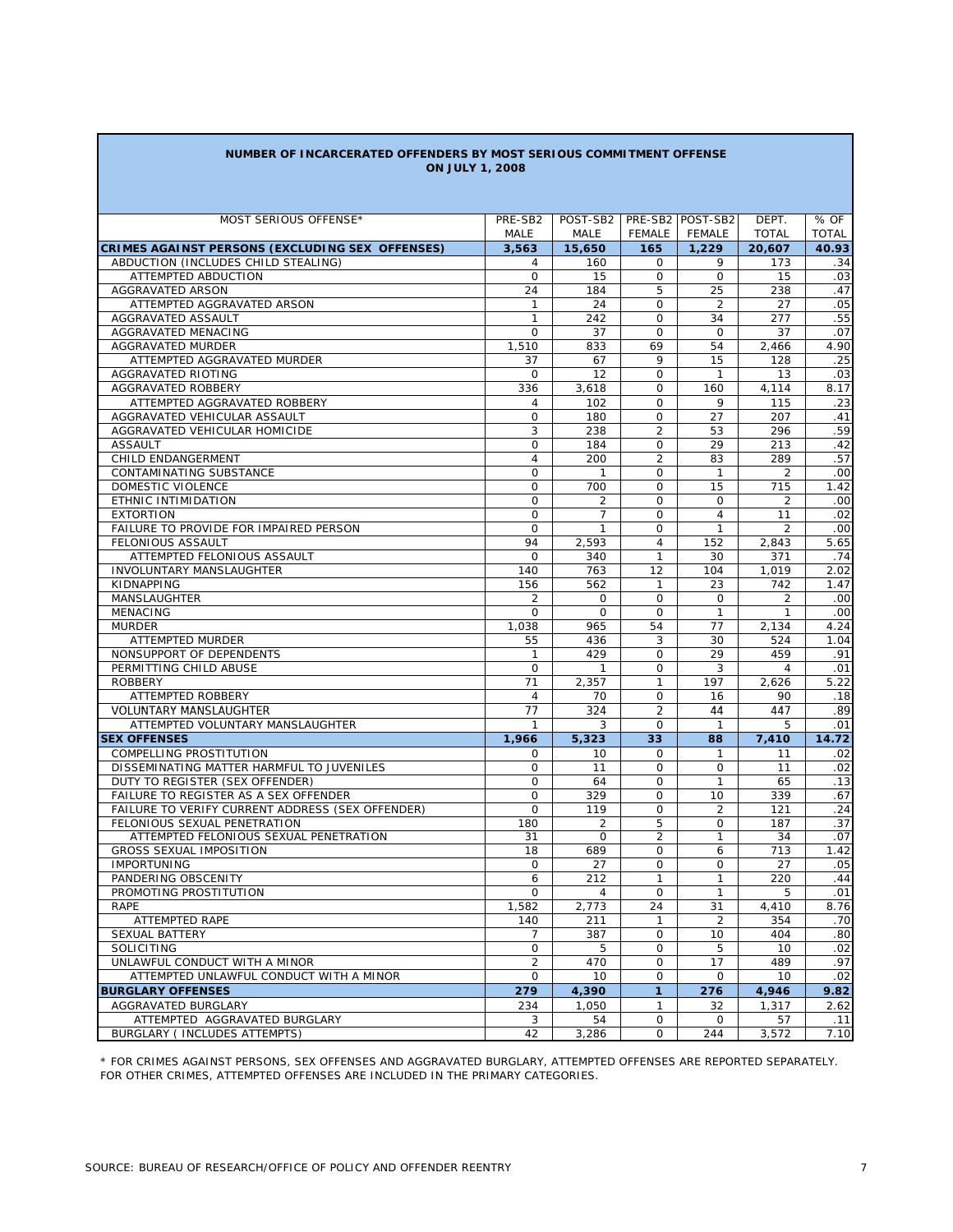| NUMBER OF INCARCERATED OFFENDERS BY MOST SERIOUS COMMITMENT OFFENSE |                    |                |                      |                  |                |                  |
|---------------------------------------------------------------------|--------------------|----------------|----------------------|------------------|----------------|------------------|
| <b>ON JULY 1, 2008</b>                                              |                    |                |                      |                  |                |                  |
| (continued)                                                         |                    |                |                      |                  |                |                  |
|                                                                     |                    |                |                      |                  |                |                  |
| MOST SERIOUS OFFENSE                                                | PRE-SB2            | POST-SB2       |                      | PRE-SB2 POST-SB2 | DEPT.          | % OF             |
|                                                                     | MALE               | <b>MALE</b>    | FEMALE               | FEMALE           | <b>TOTAL</b>   | <b>TOTAL</b>     |
| <b>MISCELLANEOUS PROPERTY OFFENSES</b>                              | 8                  | 2,527          | 0                    | 493              | 3,028          | 6.01             |
| <b>ARSON</b>                                                        | 2                  | 36             | 0                    | 2                | 40             | .08              |
| BREAKING AND ENTERING                                               | 2                  | 496            | $\mathbf 0$          | 11               | 509            | 1.01             |
| DISRUPTING PUBLIC SERVICES                                          | 0                  | 24             | $\mathbf 0$          | $\mathbf{1}$     | 25             | .05              |
| RECEIVING STOLEN PROPERTY                                           | 0                  | 716            | $\mathbf 0$          | 109              | 825            | 1.64             |
| SAFECRACKING                                                        | O                  | 37             | $\mathbf 0$          | 3                | 40             | .08              |
| TAMPERING WITH COIN MACHINE                                         | O                  | 11             | $\mathbf 0$          | 0                | 11             | .02              |
| <b>THEFT</b>                                                        | $\overline{4}$     | 1,096          | $\mathbf 0$          | 359              | 1,459          | 2.90             |
| UNAUTHORIZED USE OF PROPERTY                                        | O                  | 4              | $\mathbf 0$          | 0                | 4              | .01              |
| UNAUTHORIZED USE OF VEHICLE                                         | O                  | 30             | $\mathbf 0$          | 5                | 35             | .07              |
| VANDALISM                                                           | 0                  | 75             | $\mathbf 0$          | 3                | 78             | .15              |
| VEHICULAR VANDALISM                                                 | O                  | $\overline{2}$ | 0                    | $\Omega$         | 2              | .00              |
| <b>DRUG OFFENSES</b>                                                | 30                 | 7,623          | $\Omega$             | 946              | 8,599          | 17.08            |
| ABUSING HARMFUL INTOXICANTS                                         | 0                  | 5              | $\Omega$             | $\Omega$         | 5              | .01              |
| CORRUPTION OF ANOTHER WITH DRUGS                                    | $\mathbf{1}$       | 44             | $\Omega$             | 8                | 53             | .11              |
| DECEPTION TO OBTAIN DRUGS                                           | 0                  | 43             | $\Omega$             | 41               | 84             | .17              |
| DRUG POSSESSION (FORMERLY ABUSE)                                    | $\mathbf{1}$       | 3,511          | $\Omega$             | 465              | 3.977          | 7.90             |
| FUNDING OF DRUG OR MARIJUANA TRAFFICKING                            | 0                  | 2              | $\Omega$             | $\Omega$         | 2              | .00              |
| ILLEGAL DISTRIBUTION OF ANABOLIC STEROIDS                           | 0                  | 1              | $\Omega$             | $\Omega$         | 1              | .00              |
| ILLEGAL PROCESSING OF DRUG DOCUMENTS                                | 0                  | 40             | $\mathbf 0$          | 17               | 57             | .11              |
| ILLEGAL MANUFACTURING OF DRUGS                                      | $\mathbf{O}$       | 486            | $\Omega$             | 75               | 561            | 1.11             |
| PERMITTING DRUG ABUSE                                               | 0                  | 5              | $\Omega$             | 6                | 11             | .02              |
| PREPARATION OF DRUG FOR SALE                                        | $\mathbf{O}$       | $\overline{4}$ | $\Omega$             | $\Omega$         | 4              | .01              |
| POSSESSION OF HYPODERMIC NEEDLE                                     | $\mathbf{O}$       | $\mathbf{1}$   | $\Omega$             | 0                | $\mathbf{1}$   | .00              |
| SALE OF COUNTERFEIT DRUGS                                           | $\mathbf{1}$       | 33             | $\Omega$             | 3                | 37             | .07              |
| TAMPERING WITH DRUGS                                                | 0                  | $\overline{2}$ | $\Omega$<br>$\Omega$ | $\Omega$         | $\overline{2}$ | .00<br>7.56      |
| TRAFFICKING IN DRUGS<br><b>MOTOR VEHICLE OFFENSES</b>               | 27<br>$\mathbf{o}$ | 3,446          | O                    | 331              | 3,804          |                  |
| DRIVING UNDER THE INFLUENCE OF ALCOHOL/DRUGS                        | 0                  | 518<br>503     | $\Omega$             | 37<br>35         | 555<br>538     | 1.10<br>1.07     |
| FAILURE TO PROVIDE ODOMETER                                         | 0                  | $\mathbf{1}$   | 0                    | 0                | 1              | .00              |
| FAILURE TO EXCHANGE INFORMATION AFTER AN ACCIDENT                   | $\mathbf{O}$       | 12             | $\Omega$             | $\overline{2}$   | 14             | .03              |
| <b>FALSE REGISTRATION</b>                                           | 0                  | $\mathbf{1}$   | 0                    | 0                | 1              | .00              |
| MOTOR VEHICLE CERTIFICATE FRAUD                                     | 0                  | $\mathbf{1}$   | 0                    | $\Omega$         | $\mathbf{1}$   | .00              |
| <b>FRAUD OFFENSES</b>                                               | O                  | 380            | $\mathbf{o}$         | 191              | 571            | 1.13             |
| CRIMINAL SIMULATION                                                 | 0                  | 3              | $\Omega$             | 2                | 5              | .01              |
| <b>ELECTION FRAUD</b>                                               | 0                  | 0              | $\mathbf 0$          | 1                | $\mathbf{1}$   | .00              |
| <b>FORGERY</b>                                                      | 0                  | 272            | $\Omega$             | 134              | 406            | .81              |
| <b>INSURANCE FRAUD</b>                                              | 0                  | 3              | $\mathbf 0$          | $\mathbf{1}$     | 4              | .01              |
| <b>MEDICAID FRAUD</b>                                               | 0                  | $\mathbf{1}$   | $\Omega$             | $\mathbf{1}$     | 2              | .00              |
| MISUSE OF CREDIT CARD                                               | 0                  | 25             | 0                    | 23               | 48             | .10              |
| MONEY LAUNDERING                                                    | 0                  | 10             | $\Omega$             | $\overline{2}$   | 12             | .02              |
| PASSING BAD CHECKS                                                  | $\circ$            | 49             | $\mathbf 0$          | 23               | 72             | .14              |
| SECURITIES FRAUD                                                    | $\Omega$           | $\overline{7}$ | $\Omega$             | $\Omega$         | $\overline{7}$ | .01              |
| SECURE WRITINGS BY DECEPTION                                        | 0                  | $\overline{2}$ | 0                    | 0                | $\overline{2}$ | .00 <sub>1</sub> |
| TELECOMMUNICATIONS FRAUD                                            | 0                  | 5              | $\mathsf{O}$         | 2                | $\overline{7}$ | .01              |
| TRADEMARK COUNTERFEIT                                               | 0                  | 1              | 0                    | 1                | $\overline{2}$ | .00              |
| TRAFFICKING IN FOOD STAMP                                           | 0                  | $\mathbf{1}$   | $\mathsf{O}$         | $\mathsf{O}$     | $\mathbf{1}$   | .00              |
| WORKERS COMPENSATION FRAUD                                          | 0                  | $\mathbf{1}$   | $\mathbf 0$          | $\mathbf{1}$     | $\overline{2}$ | .00              |
| <b>FIREARM OFFENSES</b>                                             | 6                  | 1,663          | $\mathbf{o}$         | 68               | 1,737          | 3.45             |
| CARRYING CONCEALED WEAPON                                           | $\mathbf{1}$       | 202            | $\mathbf 0$          | 8                | 211            | .42              |
| ENGAGING IN CORRUPT ACTIVITY                                        | 5                  | 362            | 0                    | 37               | 404            | .80              |
| FIREARMS SPECIFICATION IN INDICTMENT                                | 0                  | 16             | O                    | $\mathbf{1}$     | 17             | .03              |
| HAVING WEAPON WHILE UNDER DISABILITY                                | 0                  | 874            | 0                    | 12               | 886            | 1.76             |
| IMPROPERLY FURNISHING FIREARMS TO MINOR                             | 0                  | $\mathbf{1}$   | 0                    | $\mathbf{1}$     | 2              | .00              |
| IMPROPER HANDLING/DISCHARGE OF FIREARM                              | 0                  | 176            | 0                    | 6                | 182            | .36              |
| POSSESSION OF CRIMINAL TOOLS                                        | 0                  | 28             | 0                    | 3                | 31             | .06              |
| UNLAWFUL POSSESSION OF FIREARM/EXPLOSIVES                           | 0                  | 3              | 0                    | 0                | 3              | .01              |
| UNLAWFUL TRANSACTION IN WEAPONS                                     | 0                  | $\mathbf{1}$   | 0                    | 0                | $\mathbf{1}$   | .00 <sub>1</sub> |

Г